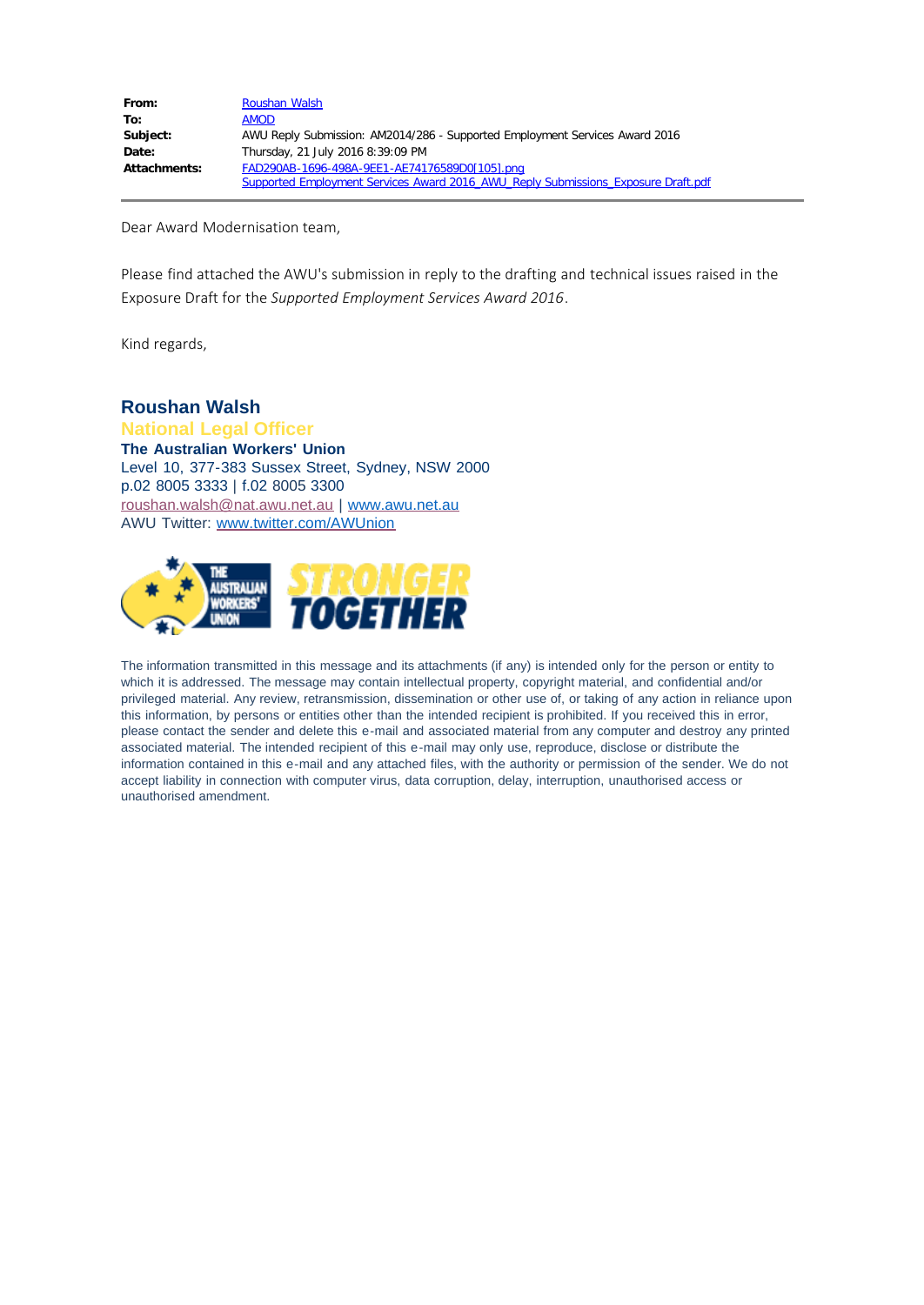

**NATIONAL OFFICE** Level 10, 377-383 Sussex Street Sydney NSW 2000 T: (02) 8005 3333 F: (02) 8005 3300 E: members@awu.net.au W: www.awu.net.au Members Hotline: 1300 885 653 **Scott McDine National Secretary** 



ARN 28 853 022 982

Fair Work Commission Level 10, Terrace Tower, 80 William Street East Sydney NSW2011 By email: amod@fwc.gov.au

21 July 2016

#### **Re: AM2014/286 AWU reply submissions on drafting and technical issues raised in the Exposure Draft for the** *Supported Employment Services Award 2016*

## **BACKGROUND**

- 1. On 10 May 2016 the President, Justice Ross published a Statement and Directions regarding a plain language pilot and Group 4 awards.<sup>1</sup>
- 2. The Directions require the filing of submissions in reply to drafting and technical issues raised in Group 4A, B and C exposure drafts by 21 July 2016.
- 3. The following parties filed submissions on drafting and technical issues found in the exposure draft for the *Supported Employment Services Award* 2016 ('the Exposure Draft') as published on 17 May 2016:
	- Australian Workers' Union **(AWU)**
	- Health Services Union **(HSU)**
	- Australian Business Industrial and the NSW Business Chamber **(ABI)**
	- National Disability Services **(NDS)**
- 4. The AWU's submissions in reply appear below.

#### **REPLY SUBMISSIONS**

#### **Health Services Union**

- 5. The AWU agree with the following Exposure Draft submissions of the HSU without need for further comment:
	- 5.1. Clause 12 [paragraph 5]: that the contents of clause 12 should appear at clause 15.
	- 5.2. Clause 2 [paragraphs 6-8]: that the definition of 'ordinary hourly rate' should refer to an employee's 'grade' rather than 'classification'.

 $1$  [2016] FWC 2924.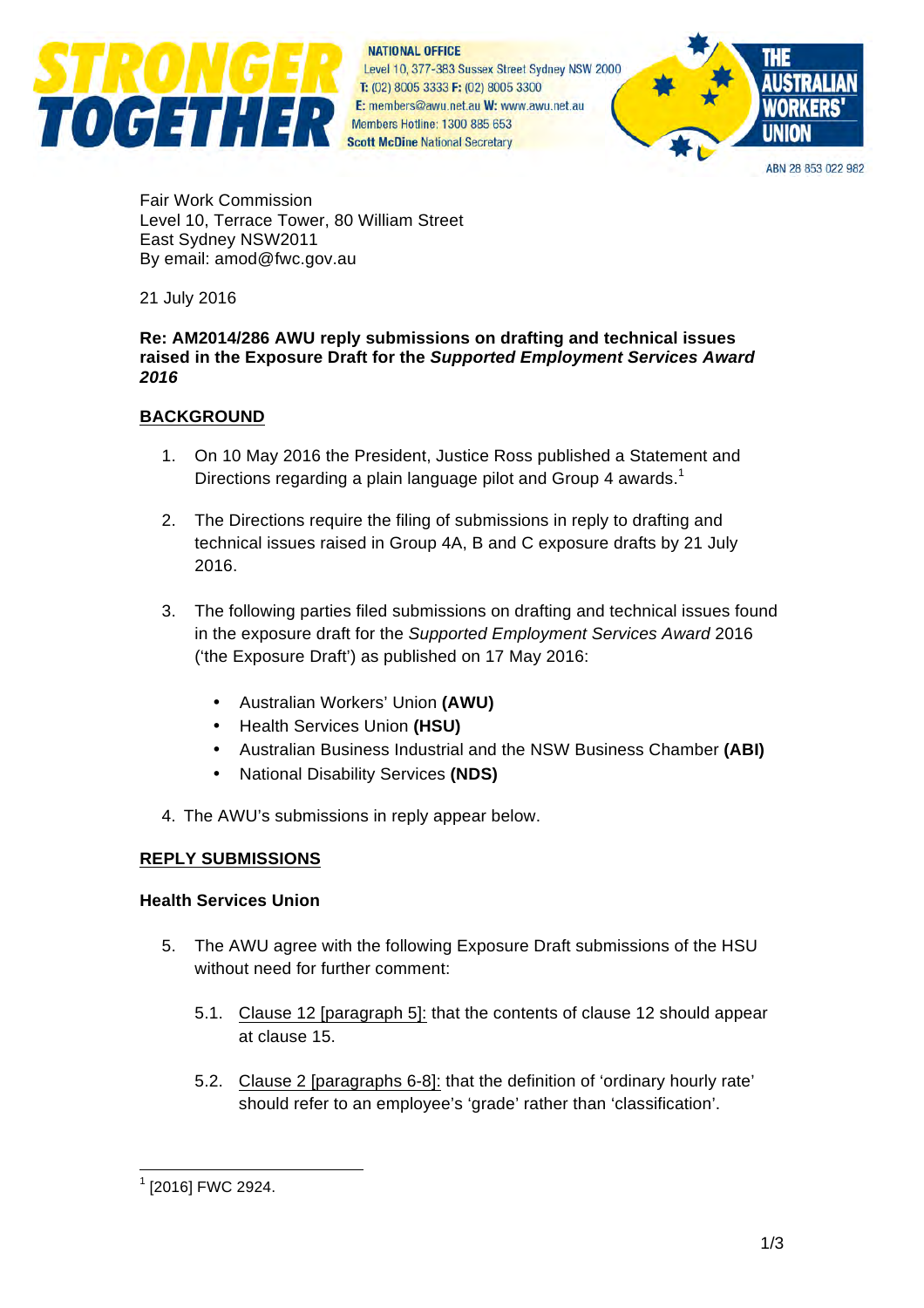- 5.3. Allowances and wages tables [paragraphs 9-11]: regarding further signage in tables throughout the Exposure Draft. We say this is particularly helpful for tables containing both dollar and percentage amounts.
- 5.4. Clause 2 [paragraph 12]: for the definition of 'casual ordinary hourly rate' to be deleted. This is consistent with paragraph [4] of our 06 July 2016 Exposure Draft Submission.
- 5.5. Clause 3.3 [paragraph 13]: regarding copies of the award and the NES – for the wording 'whichever makes them more accessible' in the current *Supported Employment Services Award 2010* ('the Award') to be retained.
- 5.6. Clause 18.5 [paragraph 15]: in regards to contributions paid to employees with disabilities – that no changes are necessary at this stage.
- 5.7. Clause 4 [paragraphs 16-18]: in regards to the placement and paragraph structure suggestions for clauses 4.1, 4.3 and 4.5.
- 5.8. Clause 15.2 [paragraph 19]: that the references to clauses 15.3 and 15.5 are irrelevant to ascertaining the minimum rates of pay set out at this table.
- 5.9. Clause 16.9 [paragraph 20]: that this clause be deleted.
- 6. Clause 24.2 [paragraph 14]: The AWU agree this clause should be corrected to cross-reference to clause 20.4 rather than clause 20, but amend the HSU's proposed wording to read: *'…paid in accordance with clause 20.4 – penalty rates Public holidays.'*

#### **Australian Business Industrial and the NSW Business Chamber**

- 7. The AWU agree with the following Exposure Draft submissions of ABI without need for further comment:
	- 7.1. Clause 15.3(d) and (e) [paragraph 8.1]: that these subclauses be grouped together as appears at clause 18.4 of the current Award.
	- 7.2. Clause 16.4 [paragraph 8.2]: for the grammar to be corrected as proposed by ABI.
	- 7.3. Clause 16.5 [paragraph 8.3]: for the grammar and formatting to be corrected as proposed by ABI.
	- 7.4. Clause 16.9 [paragraph 8.4]: that this clause be deleted as above at paragraph 5.9.